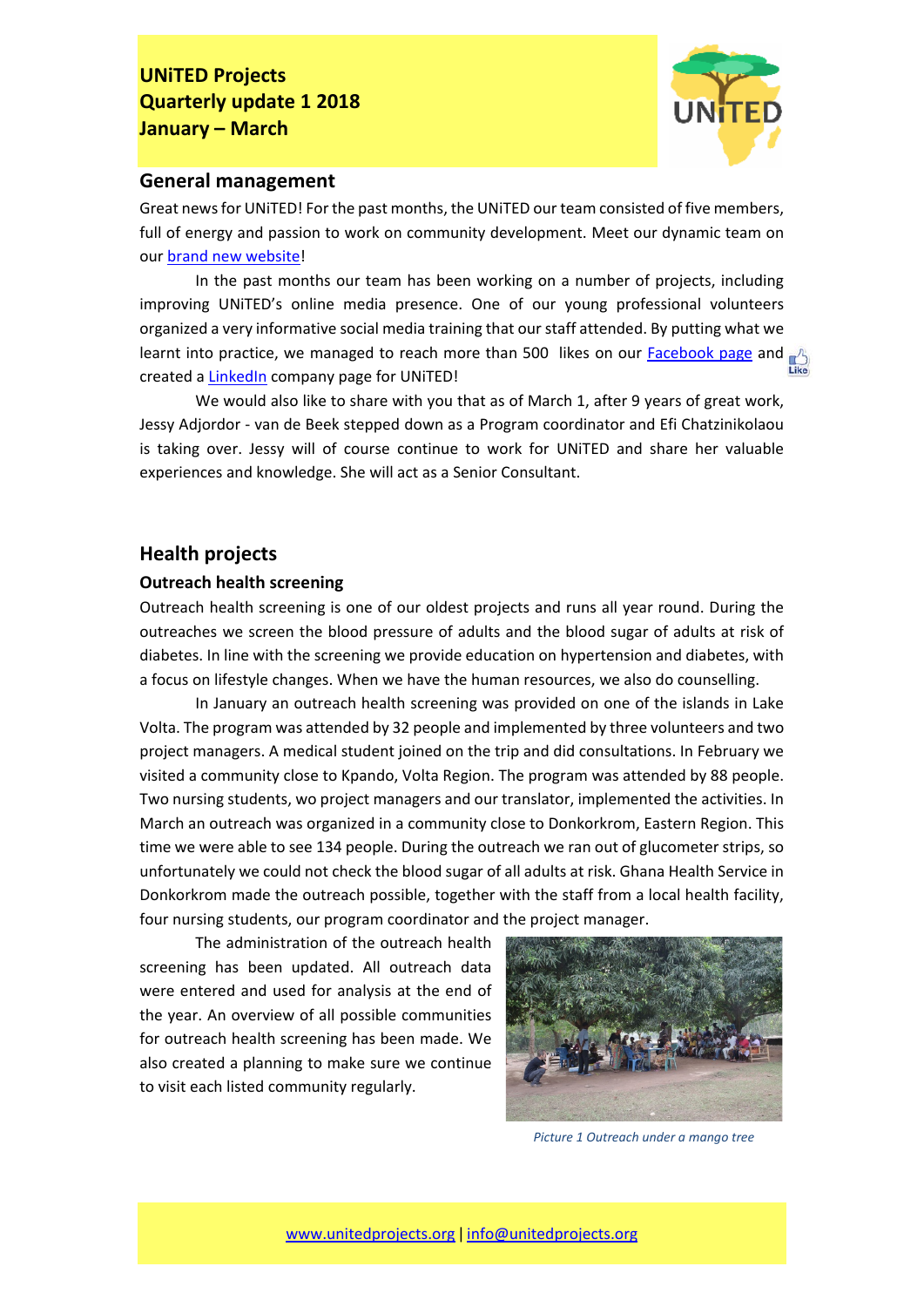

#### **Clinical work & lessons**

In the beginning of this quarter a medical student assisted in a hospital in Kpando, Volta Region. Furthermore, 6 nursing students started their internships with us. Two nursing students assisted in health facilities in Kpando, Volta Region, two nursing students assisted in health facilities in Koforidua, Eastern Region, and the remaining two students assisted in health facilities in and around Donkorkrom, Eastern Region. The 6 nursing students will finish their internship in the next quarter.

Our project manager designed and implemented a clinical lesson on emergency newborn care together with a medical student. The lesson has been implemented in a hospital, health centre and maternity home in Kpando, Volta Region. The attendance was lower than expected due to an annual review that was held simultaneously. Therefore, we aim to repeat the lesson in the coming months. Two nursing students in Koforidua are preparing to implement a clinical lesson on adult C.P.R. in health facilities in the second quarter of this year.

#### **First Aid training**

Another round of first aid training for Junior High School (JHS) students was implemented in five schools in Kpando. A student pair of each school attended four training classes and an exam. Two nursing students provided the lessons under supervision of the Health and Health Education Project Managers. Though some students had to catch up on missed classes, nine out of ten students passed the exam. A first aid box per school was handed out after Easter and each student received a certificate. During the training the first aid manual and teaching methods were critically reviewed. The new manual will be finalized and ready for another round of training after the big school vacation.



*Picture 2 Clinical work at a local hospital Picture 3 Taking the first aid exam*



*Picture 4 The nine JHS students and their trainers!*

#### [www.unitedprojects.org](http://www.unitedprojects.org/) ǀ [info@unitedprojects.org](mailto:info@unitedprojects.org)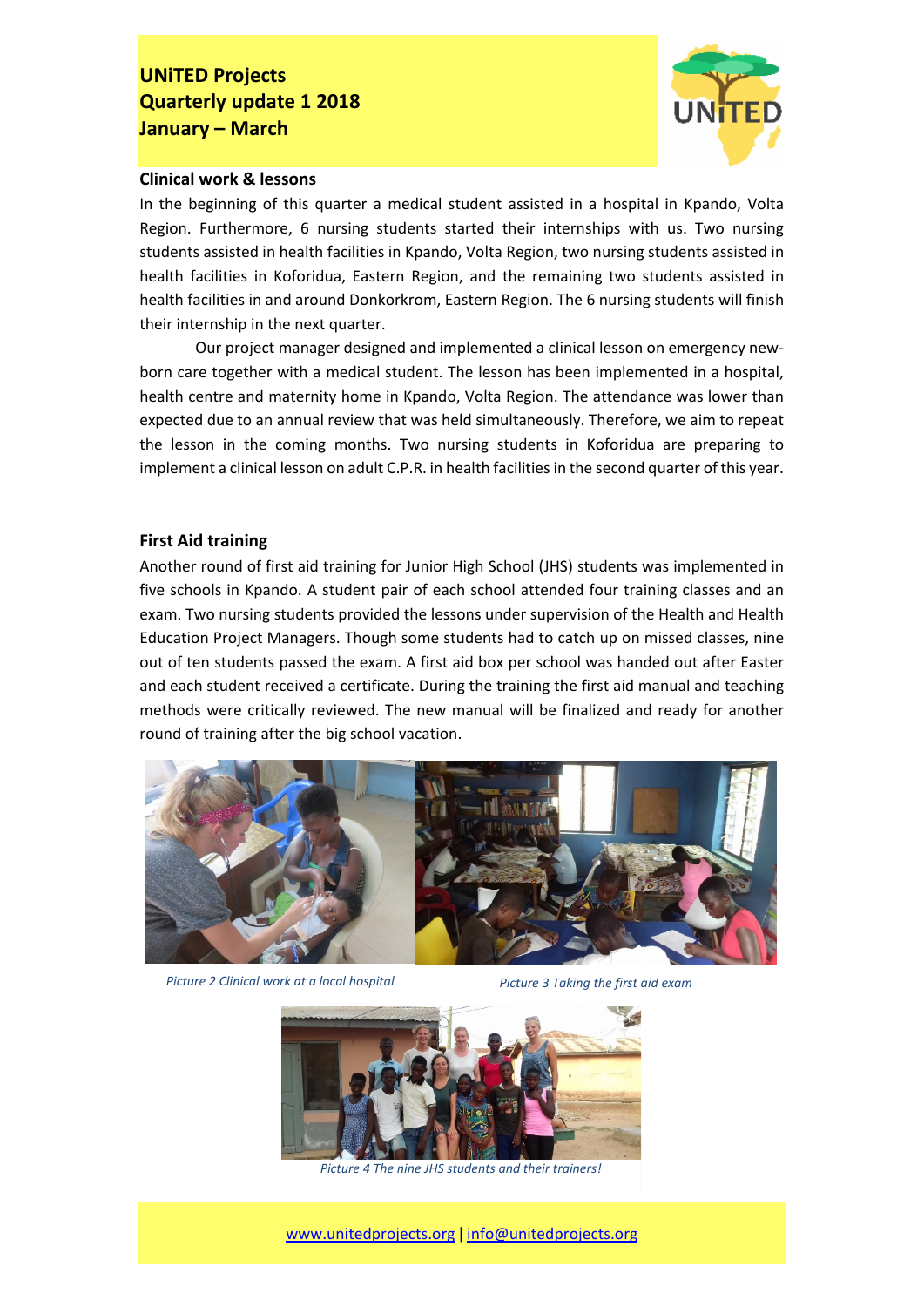

### **Research projects**

Four research students have started with the preparations for their internship with us. The following topics will be covered: evaluation of primary school health education, evaluation of Junior High School health education, evaluation on the maternal health education program and cost-effectiveness of expanding maternal health education to islands in Lake Volta. The research students started with their research design, which is closely monitored by the health and research project manager. The students will arrive in Ghana in April and start with the data collection, analysis and report writing.

# **Health education projects**

We continued to implement our health education projects in continuation from its 2017 activities. We provided health education in five Junior High Schools covering topics like: personal hygiene, environmental hygiene, nutrition, physical exercise, substance abuse, HIV/AIDS, STIs, safe sex and teenage pregnancy. As there were no health education volunteers for the first quarter, all lessons were carried out by the health education projects manager. The personal hygiene lesson has undergone revision and updating to include puberty and menstruation to compliment the current activities of Ghana Education Service. In the second quarter we plan to conclude all lessons for this school year. We will also look for funding to create new educational materials and visual aids.

Besides school health education, we had the opportunity to provide community health education on hypertension and diabetes in two communities on the mainland and one island community, reaching over 250 people. Our maternal health education will resume in the second quarter. We had two interns working at a local primary school to provide education in Math, Science, and English. These placements were developed in collaboration with a Dutch teacher training school and the headmaster of a local school. The aim is to bring new educational opportunities to local youth. The teaching continues into the second quarter and will be evaluated at the end of the school year.



*Picture 5 School health education Picture 6 Community health education*



*Picture 7 Teaching*

[www.unitedprojects.org](http://www.unitedprojects.org/) ǀ [info@unitedprojects.org](mailto:info@unitedprojects.org)